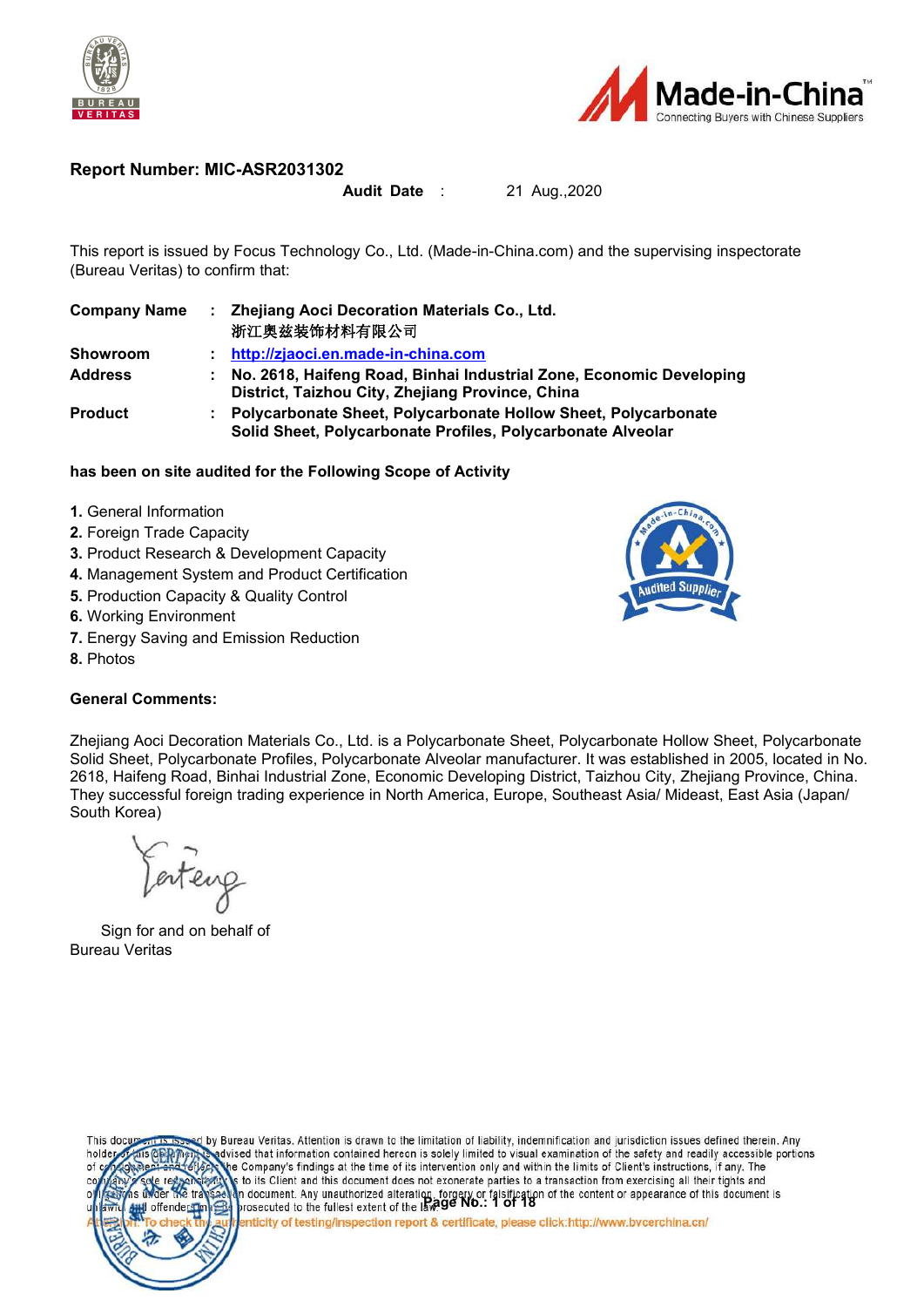



# **SUPPLIER ASSESSMENT REPORT**

| <b>Audited Company</b>   Zhejiang Aoci Decoration Materials Co., Ltd.                                      |
|------------------------------------------------------------------------------------------------------------|
| <b>Audited Site:</b> No. 2618, Haifeng Road, Binhai Industrial Zone, Economic Developing District, Taizhou |
| City, Zhejiang Province, China                                                                             |

| <b>Consigner of</b><br><b>Assessment</b> | Made-in-China.com    |                      |                   |  |
|------------------------------------------|----------------------|----------------------|-------------------|--|
| <b>Audit Type</b>                        | <b>Initial Audit</b> |                      | 1111111111        |  |
|                                          | $\boxtimes$ Re-audit |                      |                   |  |
|                                          |                      |                      |                   |  |
| <b>Audit Date</b>                        | 21 Aug., 2020        | <b>Verify Report</b> | www.bvcerchina.cn |  |
| <b>Auditor</b>                           | Sun Sun              | <b>Reviewed by</b>   | Joan Hou          |  |

#### **CONTENTS**

- **Part A: General [Information](#page-2-0)**
	- Section 1: [Company](#page-2-1) Overview
	- Section 2: Human [Resources](#page-3-0)

#### **Part B: Foreign Trade [Capacity](#page-4-0)**

- Section 1: Export Overall [Situation](#page-4-1)
- Section 2: Export [Business](#page-4-2) Capacity
- Section 3: Supplier [Management](#page-6-0)
- Section 4: [After-sales](#page-6-1) Service Capacity

#### **Part C:Product Research & [Development](#page-7-0) Capacity**

Section 1: Product Research & [Development](#page-7-0) Capacity

#### **Part D: [Management](#page-8-0) System and Product Certification**

Section 1: [Management](#page-8-0) System(s) and Product Certification

#### **PartE: [Production](#page-9-0) Capacity & Quality Control**

Section 1: [Production](#page-9-1) Capacity Section Section 2: [Production](#page-10-0) Process Control

#### **Part F: Financial Position**

- Section 1: Financial Data
- Section 2: Key Performance Indications
- Section 3: Banking
- Section 4: Product Insurance
- **Part G: Working [Environment](#page-11-0)**

Section 1: Working [Environment](#page-11-1)

#### **Part H: Energy Saving and Emission [Reduction](#page-13-0)** Section 1: [Environmental](#page-13-1) Management

[Section](#page-13-2) 2: Water, Gas and Noise Control

#### **Part I: Industry Information**

Section 1: Industry Information

#### **Part J: [Photos](#page-14-0)**

Section 1: Photos of [Documents](#page-14-1) Section 2: Photos of [Company](#page-15-0)

by Bureau Veritas. Attention is drawn to the limitation of liability, indemnification and jurisdiction issues defined therein. Any This doc dvised that information contained hereon is solely limited to visual examination of the safety and readily accessible portions holder he Company's findings at the time of its intervention only and within the limits of Client's instructions, if any. The of c to its Client and this document does not exonerate parties to a transaction from exercising all their tights and n document. Any unauthorized alteration, forgery or falsification of the content or appearance of this document is prosecuted to the fullest extent of the law. Page No.: 2 of 18<br>enticity of testing/inspection report & certificate, please click:http://www.bvcerchina.cn/ offenders E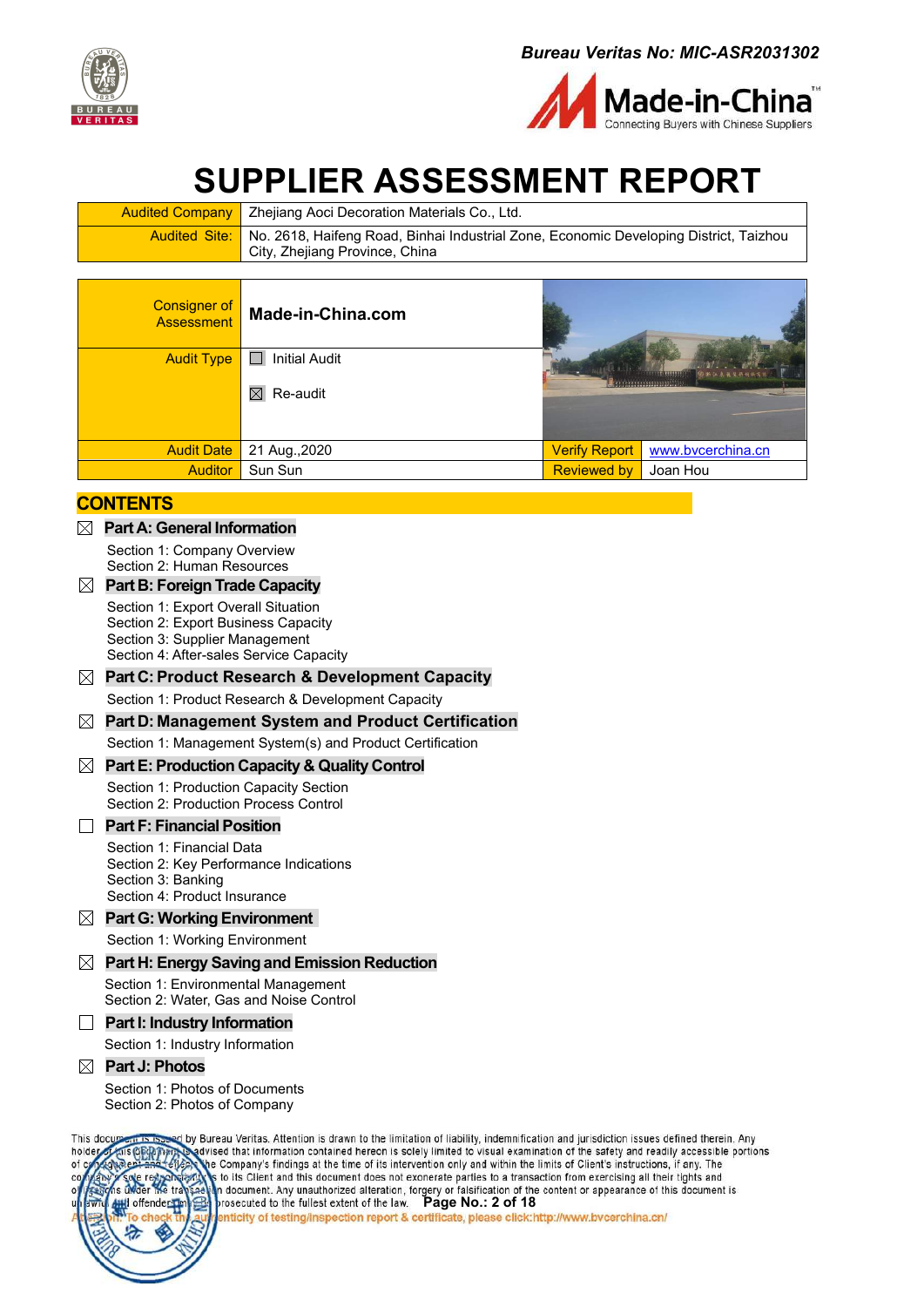



## <span id="page-2-0"></span>**Part A: General Information**

#### <span id="page-2-1"></span>**Section 1: Company Overview**

| 1.1 Legal Validity                                                                                                                                                                                 |                                                                                                                                                          |                        |                    |  |
|----------------------------------------------------------------------------------------------------------------------------------------------------------------------------------------------------|----------------------------------------------------------------------------------------------------------------------------------------------------------|------------------------|--------------------|--|
| Does the company have a valid<br>business license?                                                                                                                                                 | $\boxtimes$ Yes $\Box$ No<br>$\Box$ Others                                                                                                               | Registration<br>Number | 913310007793784520 |  |
| Year of established                                                                                                                                                                                | 30 Aug., 2005                                                                                                                                            | Valid Date             | 29 Aug., 2025      |  |
| Registered address                                                                                                                                                                                 | Plot A, Binhai Industrial Zone, Economic Developing District, Taizhou City, Zhejiang<br>Province, China                                                  |                        |                    |  |
| Actual address                                                                                                                                                                                     | No. 2618, Haifeng Road, Binhai Industrial Zone, Economic Developing District,<br>Taizhou City, Zhejiang Province, China                                  |                        |                    |  |
| Does the company in abnormal<br>operation status list of industrial<br>and commercial bureau?                                                                                                      | No                                                                                                                                                       |                        |                    |  |
| Registered capital                                                                                                                                                                                 | 8200000 RMB                                                                                                                                              |                        |                    |  |
| Name of legal representative                                                                                                                                                                       | Mr. Huajun Ye                                                                                                                                            |                        |                    |  |
| <b>Business scope</b>                                                                                                                                                                              | Plastic products, Construction metal parts manufacturing. (After approved by the<br>relevant departments to carry out business activities).              |                        |                    |  |
| <b>1.2 Basic Information</b>                                                                                                                                                                       |                                                                                                                                                          |                        |                    |  |
| Contact person                                                                                                                                                                                     | Mr. Jaime He                                                                                                                                             |                        |                    |  |
| Phone number                                                                                                                                                                                       | 0086-15968691750                                                                                                                                         | Fax number             | 0086-576-88124888  |  |
| URL/Web address                                                                                                                                                                                    | http://www.aocizscl.com                                                                                                                                  |                        |                    |  |
| Company type                                                                                                                                                                                       | Manufacturer<br>$\Box$ Trading Company<br>$\boxtimes$ Combined<br><b>Group Corporation</b>                                                               |                        |                    |  |
| Type of ownership                                                                                                                                                                                  | $\Box$ Public Company<br>$\boxtimes$ Limited Company<br>$\Box$ Foreign joint venture<br>State-Owned<br>Private Owner<br>Wholly foreign-owned enterprises |                        |                    |  |
| Associated company                                                                                                                                                                                 | No associated company                                                                                                                                    |                        |                    |  |
| Products manufactured / sold<br>scope                                                                                                                                                              | Polycarbonate Sheet, Polycarbonate Hollow Sheet, Polycarbonate Solid Sheet,<br>Polycarbonate Profiles, Polycarbonate Alveolar                            |                        |                    |  |
| <b>1.3 Company Building Information</b>                                                                                                                                                            |                                                                                                                                                          |                        |                    |  |
| According to:<br>$\boxtimes$ Land certificate<br>$\Box$ Lease agreement<br>The company area 19490 square meters<br>The land occupies 19490 square meters.<br>The offices occupy 490 square meters. | Real estate certificate<br>Observation Estimated on site                                                                                                 |                        |                    |  |
| The workshops occupy 19000 square meters.                                                                                                                                                          |                                                                                                                                                          |                        |                    |  |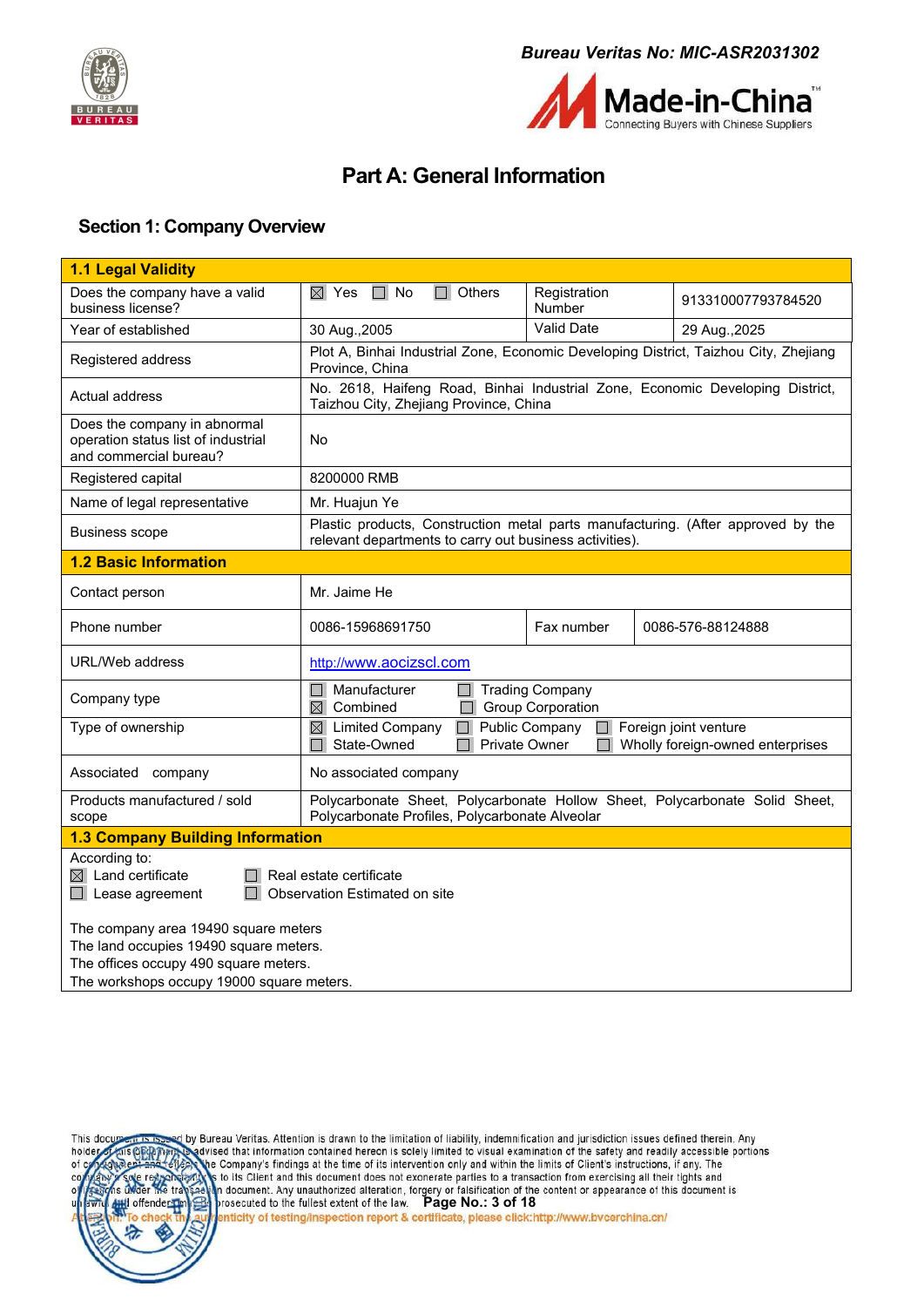



#### <span id="page-3-0"></span>**Section 2: Human Resources**

| 2.1 Company Chart                            |                                                  |                            |                  |                                                         |
|----------------------------------------------|--------------------------------------------------|----------------------------|------------------|---------------------------------------------------------|
|                                              | $\mathbf C$<br>$\, {\bf B}$                      | A<br>$\mathsf F$<br>E<br>D | G                | H                                                       |
| 2.2 Explanation of Code and Employee Details |                                                  |                            |                  |                                                         |
| Code                                         |                                                  | <b>Department</b>          |                  | <b>Number of employees</b>                              |
| $\overline{A}$                               | General Manager                                  |                            |                  | $\mathbf{1}$                                            |
| B                                            | Sales Department                                 |                            |                  | $6\phantom{1}$                                          |
| C                                            | <b>Production Department</b>                     |                            |                  | 22                                                      |
| D                                            | Finance Department                               |                            |                  | $\overline{2}$                                          |
| E                                            | <b>Purchasing Department</b>                     |                            |                  | $\mathbf{1}$                                            |
| F                                            | <b>Quality Department</b>                        |                            |                  | $\overline{2}$                                          |
| G                                            | <b>Technology Department</b>                     |                            |                  | $\overline{2}$                                          |
| H                                            | $\mathbf{3}$<br><b>Administration Department</b> |                            |                  |                                                         |
|                                              |                                                  |                            | Number in total: | 39                                                      |
| 2.3 Key Staff                                |                                                  |                            |                  |                                                         |
| <b>Title</b>                                 | <b>Full name</b>                                 | <b>Education</b>           |                  | Working experience for this trade /<br>total experience |
| Confidential                                 | Confidential                                     | Confidential               | Confidential     |                                                         |

Remark:Above information of key staff was based on interview with company representative



by Bureau Veritas. Attention is drawn to the limitation of liability, indemnification and jurisdiction issues defined therein. Any<br>Nadvised that information contained hereon is solely limited to visual examination of the s he Company's findings at the time of its intervention only and within the limits of Client's instructions, if any. The s to its Client and this document does not exonerate parties to a transaction from exercising all their tights and From Substitution and the second of the content of appearance of this document is<br>
prosecuted to the fullest extent of the law. Page No.: 4 of 18<br> **Page No.: 4 of 18**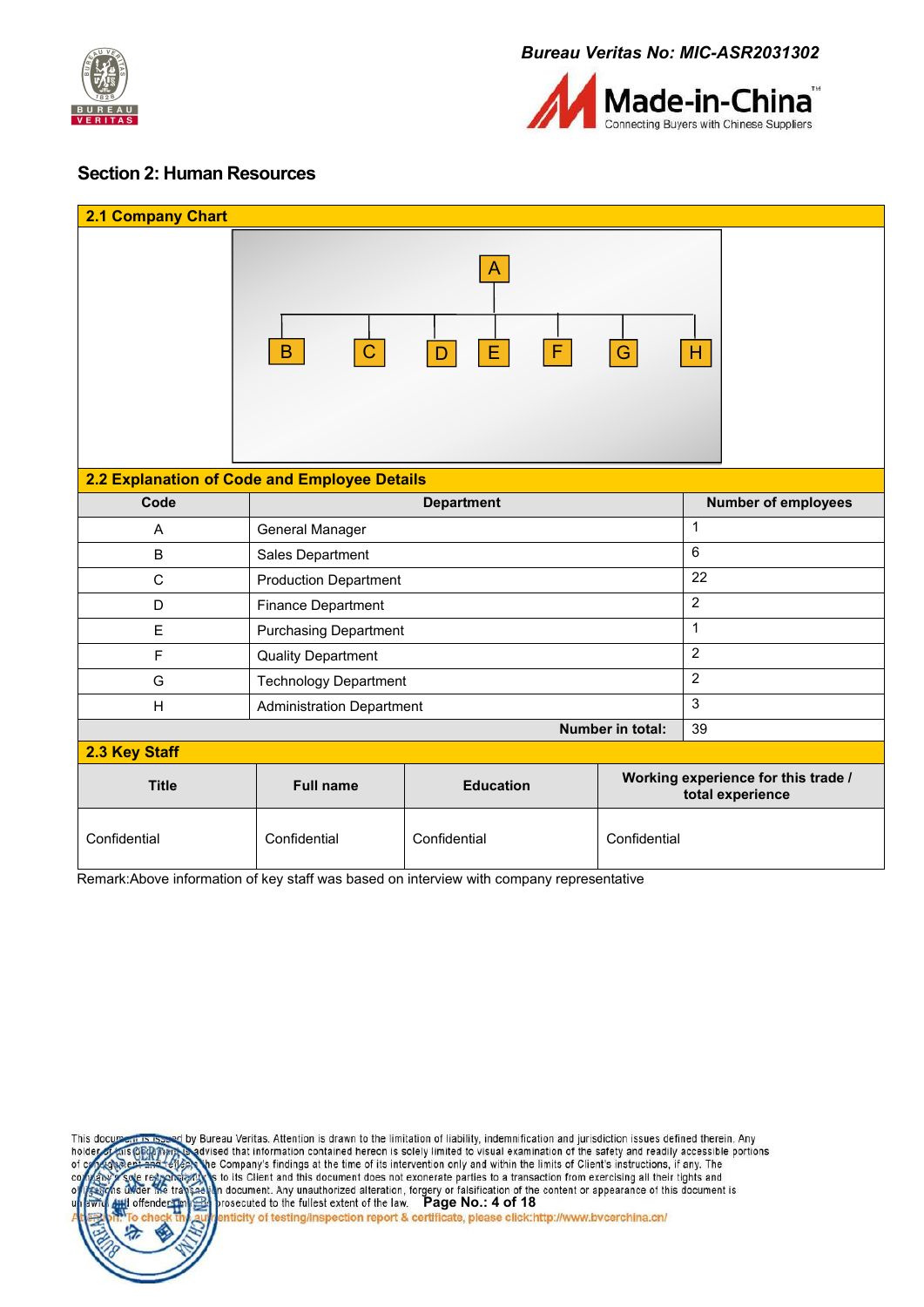



# <span id="page-4-0"></span>**Part B: Foreign Trade Capacity**

### <span id="page-4-1"></span>**Section 1: Export Overall Situation**

| $\boxtimes$<br>П<br>Does the company have a valid Import and Export license?<br>No<br>Yes                                                                                                                        |
|------------------------------------------------------------------------------------------------------------------------------------------------------------------------------------------------------------------|
|                                                                                                                                                                                                                  |
| The import and export enterprise code.<br>913310007793784520                                                                                                                                                     |
| within 1 year staff<br>1-5 years 4 staff<br>The number of foreign trading staff with relevant trading<br>6-10 years 2 staff<br>over 10 years staff<br>$\boxtimes$<br>$\boxtimes$<br>experience.<br>Total 6 staff |
| The language freely used by foreign trade staff<br>others: Spanish,<br>English<br>$\boxtimes$<br>$\boxtimes$                                                                                                     |
| Confidential<br>Annual revenue of previous year                                                                                                                                                                  |
| Annual export revenue of previous year<br>Confidential                                                                                                                                                           |
| Estimated export revenue for this year.<br>Confidential                                                                                                                                                          |
| Overseas agent / branch<br>$\boxtimes$ No<br>Yes                                                                                                                                                                 |
| Ningbo Port, Shanghai Port<br>Nearest port                                                                                                                                                                       |
| $\boxtimes$<br><b>FOB</b><br>$\boxtimes$ CIF<br>$\boxtimes$<br><b>CFR</b><br>Other:EXW<br>Acceptable quotation terms                                                                                             |
| $\boxtimes$<br>LC.<br>$\boxtimes$<br>T/T<br>D/P<br>$\Box$ PayPal<br>Acceptable payment terms<br>Western Union<br>Small-amount payment                                                                            |
| Average lead time (Peak Season)<br>2-3 months<br>$\boxtimes$<br>within 15 workday<br>one month<br>4-6 months<br>6-12 months<br>more time                                                                         |
| within 15 workday<br>2-3 months<br>Average lead time (Off Season)<br>$\boxtimes$<br>one month<br>4-6 months<br>6-12 months<br>more time                                                                          |

#### <span id="page-4-2"></span>**Section 2: Export Business Capacity**

| 2.1 Market Distribution (please list top three areas) |                                                                                                                                  |                    |  |
|-------------------------------------------------------|----------------------------------------------------------------------------------------------------------------------------------|--------------------|--|
| <b>Market</b>                                         | <b>Main Product</b>                                                                                                              | <b>Main client</b> |  |
| North America<br>⊠                                    | Polycarbonate Sheet, Polycarbonate Hollow<br>Sheet, Polycarbonate Solid Sheet, Polycarbonate<br>Profiles, Polycarbonate Alveolar | Confidential       |  |
| South America<br>$\boxtimes$                          | Polycarbonate Sheet, Polycarbonate Hollow<br>Sheet, Polycarbonate Solid Sheet, Polycarbonate<br>Profiles, Polycarbonate Alveolar | Confidential       |  |
| Europe<br>$\boxtimes$                                 | Polycarbonate Sheet, Polycarbonate Hollow<br>Sheet, Polycarbonate Solid Sheet, Polycarbonate<br>Profiles, Polycarbonate Alveolar | Confidential       |  |
| Southeast Asia/ Mideast<br>$\boxtimes$                | Polycarbonate Sheet, Polycarbonate Hollow<br>Sheet, Polycarbonate Solid Sheet, Polycarbonate<br>Profiles, Polycarbonate Alveolar | Confidential       |  |
| Africa<br>$\boxtimes$                                 | Polycarbonate Sheet, Polycarbonate Hollow<br>Sheet, Polycarbonate Solid Sheet, Polycarbonate<br>Profiles, Polycarbonate Alveolar | Confidential       |  |
| East Asia (Japan/ South<br>$\boxtimes$<br>Korea)      | Polycarbonate Sheet, Polycarbonate Hollow<br>Sheet, Polycarbonate Solid Sheet, Polycarbonate<br>Profiles, Polycarbonate Alveolar | Confidential       |  |
| Australia<br>$\boxtimes$                              | Polycarbonate Sheet, Polycarbonate Hollow<br>Sheet, Polycarbonate Solid Sheet, Polycarbonate<br>Profiles, Polycarbonate Alveolar | Confidential       |  |

by Bureau Veritas. Attention is drawn to the limitation of liability, indemnification and jurisdiction issues defined therein. Any<br>Nadvised that information contained hereon is solely limited to visual examination of the s This do holder of

he Company's findings at the time of its intervention only and within the limits of Client's instructions, if any. The

to its Client and this document does not exonerate parties to a transaction from exercising all their tights and



From Substitution of the content of appearance of this document is<br>and document. Any unauthorized alteration, forgery or falsification of the content or appearance of this document is<br>prosecuted to the fullest extent of th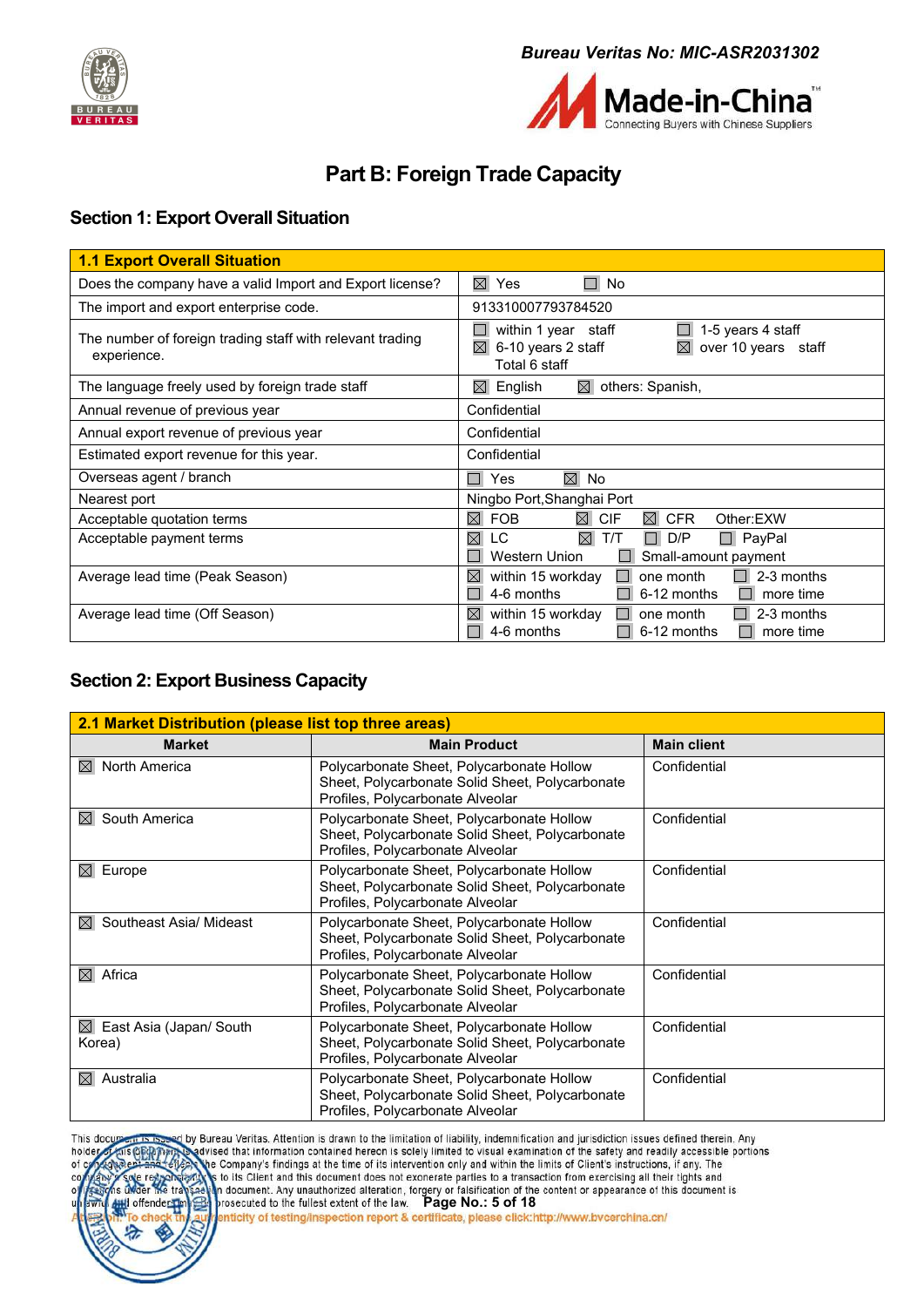



| $\boxtimes$ Domestic | Polycarbonate Sheet, Polycarbonate Hollow       | Confidential |
|----------------------|-------------------------------------------------|--------------|
|                      | Sheet, Polycarbonate Solid Sheet, Polycarbonate |              |
|                      | Profiles, Polycarbonate Alveolar                |              |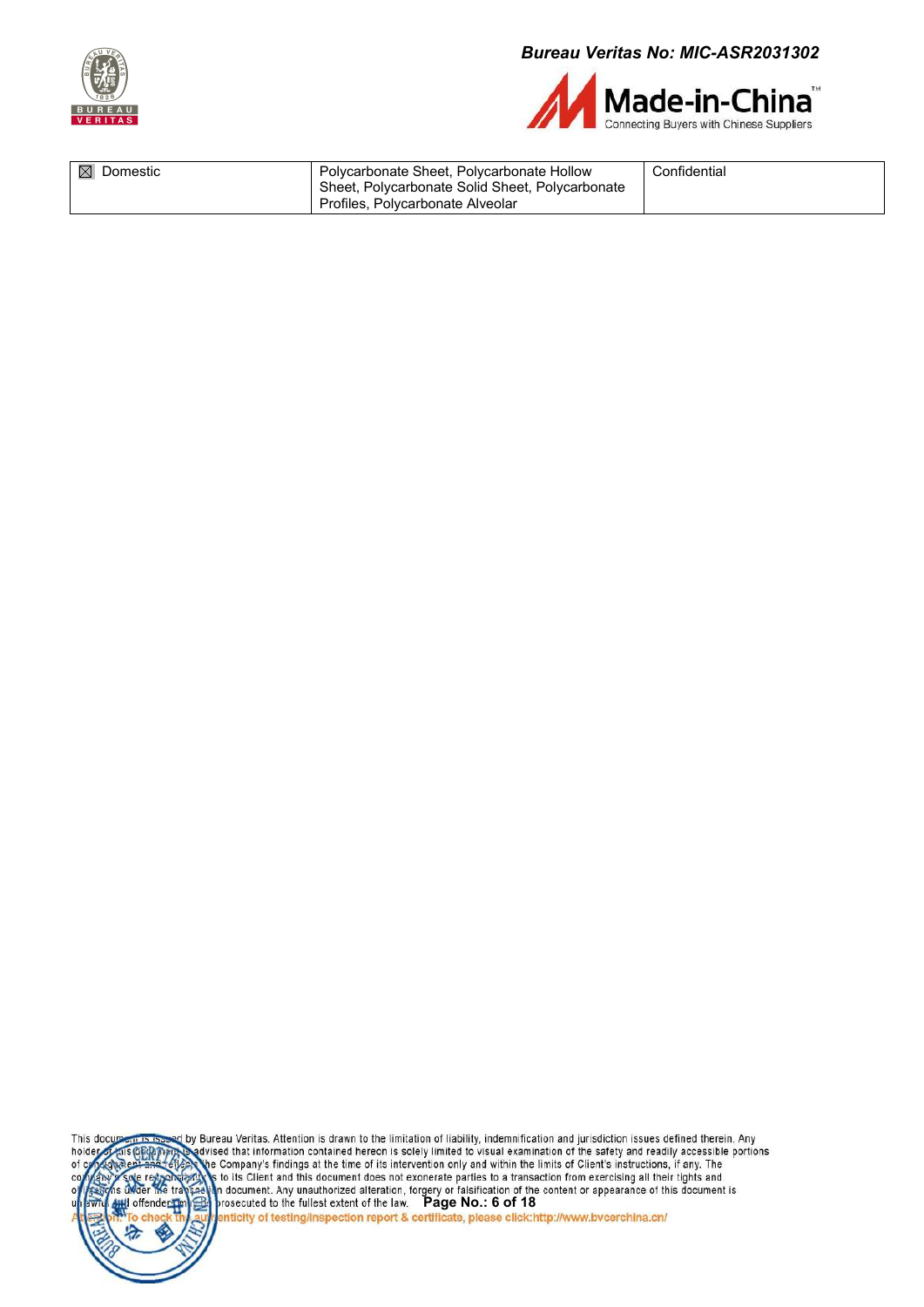



#### <span id="page-6-0"></span>**Section 3:Supplier Management**

| 3.1 Supplier Management |                                                                                              |                                                                                                                                                                                                                        |  |  |  |
|-------------------------|----------------------------------------------------------------------------------------------|------------------------------------------------------------------------------------------------------------------------------------------------------------------------------------------------------------------------|--|--|--|
| <b>Item</b>             | <b>Content</b>                                                                               | <b>Observations /Comments</b>                                                                                                                                                                                          |  |  |  |
|                         | Does the company establish and implement<br>an effective suppliers' assessment<br>procedure? | Have the written procedures and followed records<br>$\boxtimes$<br>Have the written procedures but no records<br>Have relevant records without written procedure<br>No written procedures or followed records<br>Other |  |  |  |
|                         | Does the company have an updated list of<br>approved suppliers?                              | The approved suppliers list was updated in<br>Have the written suppliers without approved signature or<br>date.<br>$\boxtimes$<br>Provided some suppliers names<br>No approved suppliers list<br>Other                 |  |  |  |

#### <span id="page-6-1"></span>**Section 4: After-sales Service Capacity**

|             | <b>4.1 After-sales Service Capacity</b>                                                                                                                                                                                                 |                                                                                                                                                                                                                                   |
|-------------|-----------------------------------------------------------------------------------------------------------------------------------------------------------------------------------------------------------------------------------------|-----------------------------------------------------------------------------------------------------------------------------------------------------------------------------------------------------------------------------------|
| <b>Item</b> | <b>Content</b>                                                                                                                                                                                                                          | <b>Observations /Comments</b>                                                                                                                                                                                                     |
|             | Is there a procedure to conduct random<br>product inspection after final packaging in<br>place?                                                                                                                                         | Have clear standards and written inspection records<br>$\boxtimes$<br>No written standards but had inspection reports<br>Have the procedures but no inspection records<br>It's not necessary to carry out the inspection<br>Other |
| 2           | Is there a clear procedure for handling<br>customer complaints?                                                                                                                                                                         | Has the clear procedure and followed records<br>⊠<br>Has the procedure but no written records.<br>No written procedures or records.<br>Other                                                                                      |
| 3           | Can the finished/packaged product be traced<br>by lot identification to the appropriate raw<br>materials test reports?                                                                                                                  | ⊠<br>Have the procedures to trace the raw materials.<br>Can trace main materials<br>Can trace production date.<br>Can't trace products<br>Other                                                                                   |
| 4           | Are corrective & preventive actions<br>mechanism established and implemented<br>effectively (including the suppliers/<br>sub-contractors control, incoming inspection,<br>process control, final inspection and customer<br>complaint)? | Has the clear procedure and followed records<br>$\boxtimes$<br>Has the procedure but no written records.<br>No written procedures or records.<br>Other<br>$\Box$                                                                  |



by Bureau Veritas. Attention is drawn to the limitation of liability, indemnification and jurisdiction issues defined therein. Any<br>Redvised that information contained hereon is solely limited to visual examination of the s the Company's findings at the time of its intervention only and within the limits of Client's instructions, if any. The s to its Client and this document does not exonerate parties to a transaction from exercising all their tights and For distribution of the content of appearance of this document is<br>prosecuted to the fullest extent of the law. Page No.: 7 of 18<br>**Particity of testing/inspection report & certificate, please click:http://www.bvcerchina.cn/**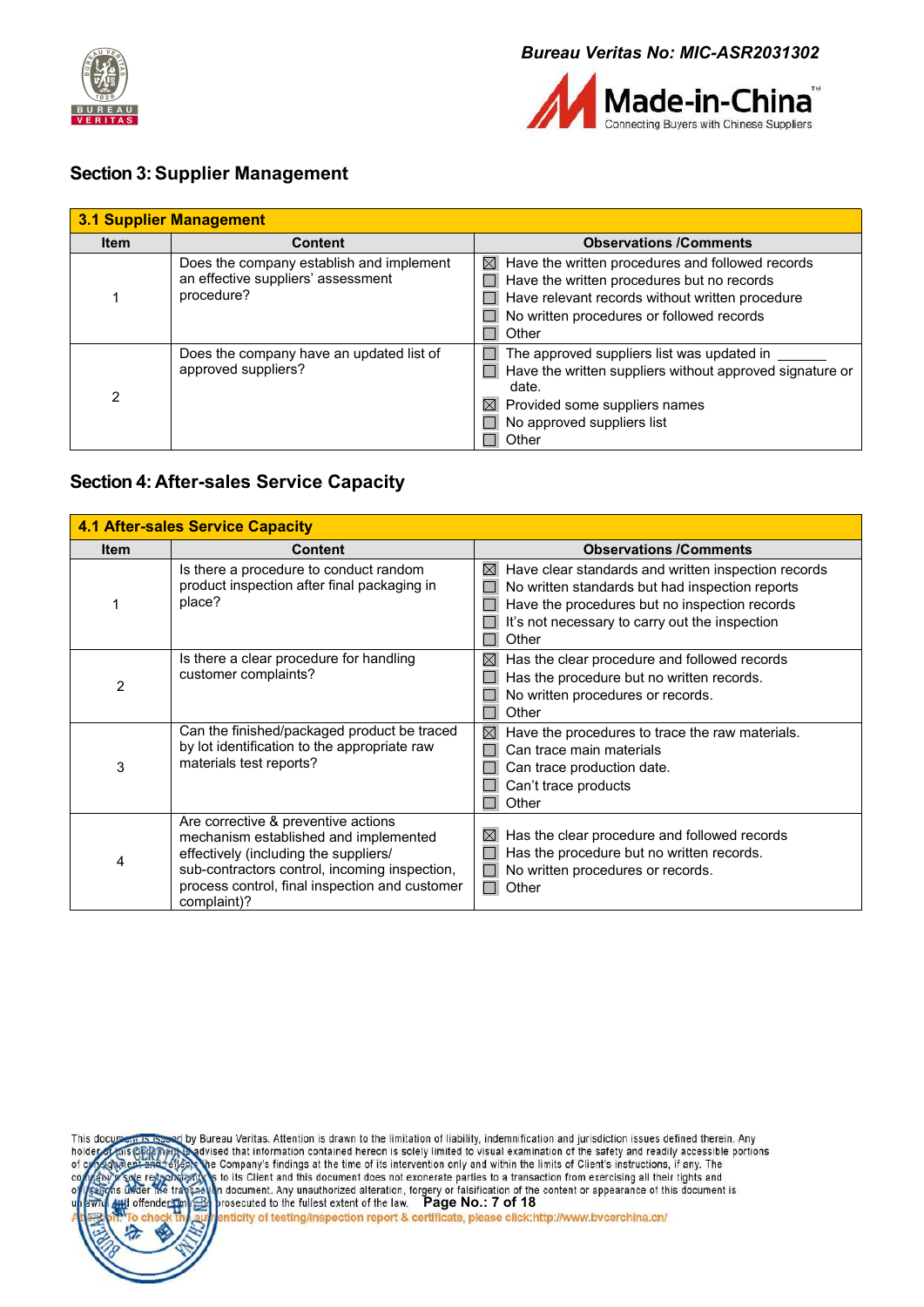



# <span id="page-7-0"></span>**Part C: Product Research & Development Capacity**

| 1.1 Product Research & Development Capacity                                                                                                                              |                                                                                                          |
|--------------------------------------------------------------------------------------------------------------------------------------------------------------------------|----------------------------------------------------------------------------------------------------------|
| The amount of R&D and relevant working experience.                                                                                                                       | within 1 year staff<br>1-5 years staff<br>over 10 years 1 staff<br>6-10 years staff<br>Total 1 engineers |
| What is the main job responsibility for R&D engineers?                                                                                                                   | New product design.                                                                                      |
| Is there any relevant design input, output, review,<br>verification and validation documentation available for<br>auditor to review?                                     | Yes                                                                                                      |
| Is there any special software or instrument used by the R&D<br>staffs during the design process of new products?<br>If yes, please list the main software or instrument. | YES Photoshop, Solar film measuring instrument                                                           |
| Does the company have an effective design change control<br>procedure in place?                                                                                          | <b>NO</b><br>Company can't provide technology change records.                                            |
| Please list the patent certificates and qualification license.                                                                                                           | N/A                                                                                                      |

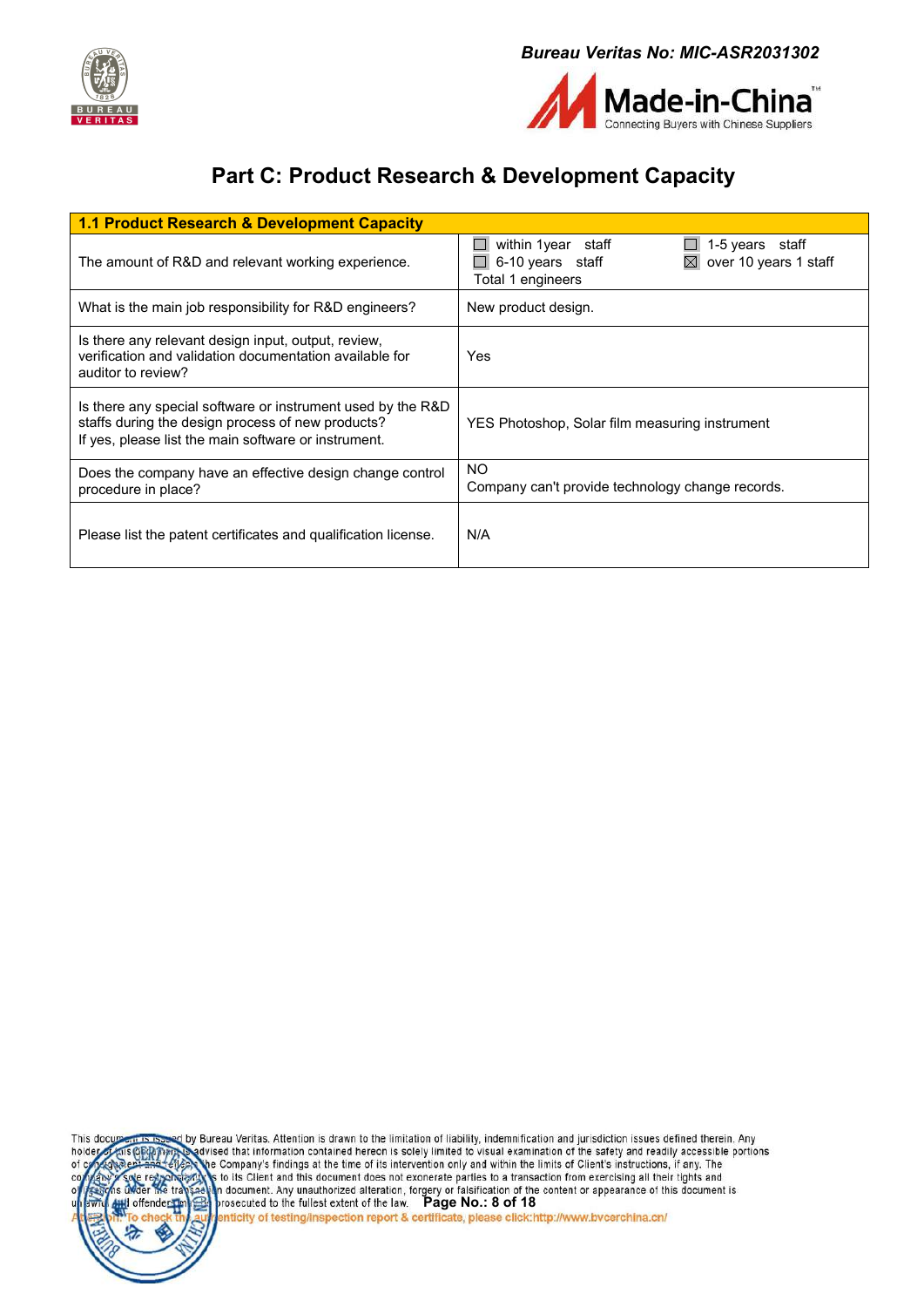



# <span id="page-8-0"></span>**Part D: Management System and Product Certification**

| 1.1 Management System and Product Certification |                                                                                                                                                                                                                                                                                 |  |
|-------------------------------------------------|---------------------------------------------------------------------------------------------------------------------------------------------------------------------------------------------------------------------------------------------------------------------------------|--|
| Management system certification                 | $\boxtimes$ NIL                                                                                                                                                                                                                                                                 |  |
| Product certification                           | $\Box$ CE<br>$\Box$ UL<br>$\Box$ CCC<br>$\Box$ RoHS<br>$\Box$ FCC<br>$\Box$ Others<br>$\boxtimes$ Nil                                                                                                                                                                           |  |
| Test reports for raw materials                  | $\Box$ RoHS<br>$\Box$ Reach<br>$\boxtimes$ Others<br>Certificate Name:Test Report NO.: TCZJ1506095696<br>Product Name: Polycarbonate Sheet Model: Refer to the<br>Photo Standard: BS EN 16153:2013+A1:2015 Scope: N/A<br>Issued by: GTS Issue Date: 23 Jun., 2015<br>$\Box$ NIL |  |

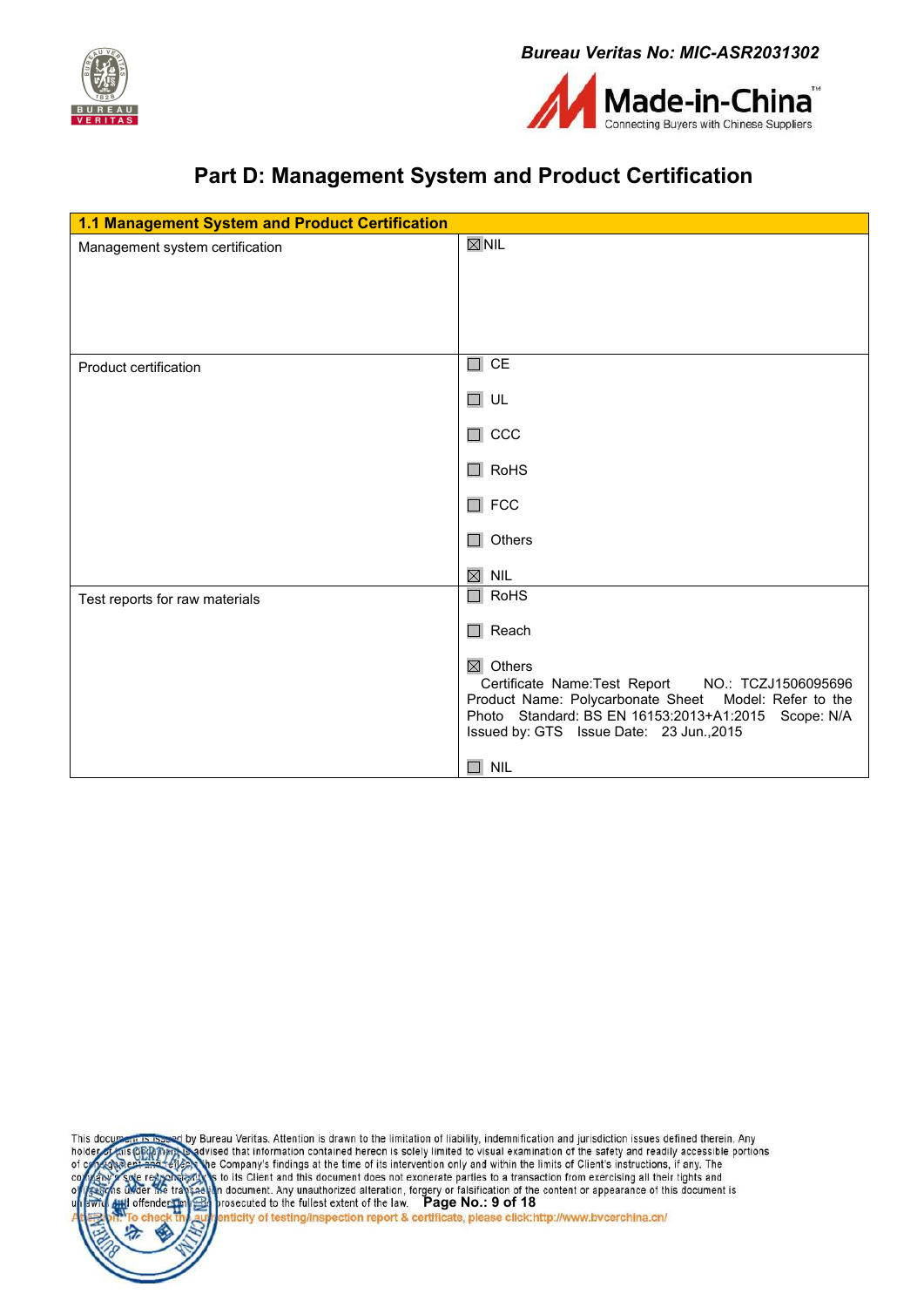



# <span id="page-9-0"></span>**Part E: Production Capacity & Quality Control**

#### <span id="page-9-1"></span>**Section 1: Production Capacity**



by Bureau Veritas. Attention is drawn to the limitation of liability, indemnification and jurisdiction issues defined therein. Any This do .<br>Ivised that information contained hereon is solely limited to visual examination of the safety and readily accessible portions holde the Company's findings at the time of its intervention only and within the limits of Client's instructions, if any. The of to its Client and this document does not exonerate parties to a transaction from exercising all their tights and **Payment.** Any unauthorized alteration, forgery or falsification of the content or appearance of this document is<br>prosecuted to the fullest extent of the law. Page No.: 10 of 18<br>penticity of testing/inspection report & cer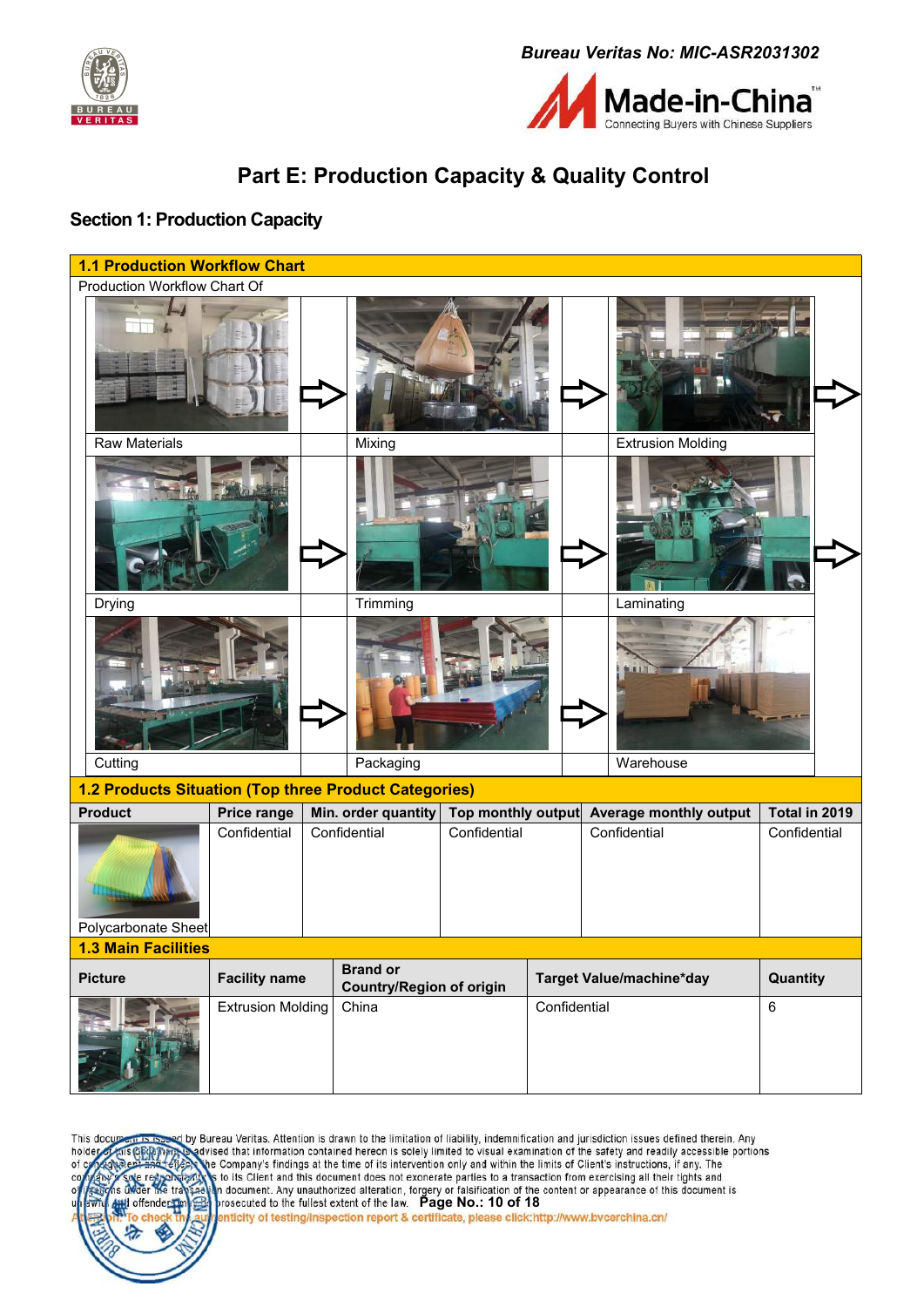



#### <span id="page-10-0"></span>**Section 2: Production Process Control**

|                | <b>2.1 Production Process Control</b>                                                                                               |                                                                                                                                                                                       |
|----------------|-------------------------------------------------------------------------------------------------------------------------------------|---------------------------------------------------------------------------------------------------------------------------------------------------------------------------------------|
| <b>Item</b>    | <b>Content</b>                                                                                                                      | <b>Observations /Comments</b>                                                                                                                                                         |
| 1              | Product R&D capacity                                                                                                                | $\boxtimes$ Own brand<br>ODM<br>$\boxtimes$<br>$\boxtimes$ OEM                                                                                                                        |
| $\overline{2}$ | Are the environmental conditions, such as tidiness<br>and cleanliness being controlled and suitable for<br>the operation performed? | Very tidy<br>$\Box$<br>$\overline{\boxtimes}$ Normal<br>Need to improve<br>Very poor                                                                                                  |
| 3              | Are the necessary items /documents provided at<br>appropriate location and under control?                                           | $\boxtimes$ Work Instructions /procedures<br>Workmanship standard /acceptance<br>Golden sample /Approval sample<br>Product picture<br>Verbal by workshop director                     |
| 4              | Are written instructions available for incoming<br>material inspections /testing?<br>Is the relevant record maintained?             | Has instructions and uniformly followed<br>Has instruction but no written records<br>Materials checked by storage staff<br>$\boxtimes$                                                |
| 5              | Are written inspections /testing instructions<br>available for finished products?<br>Is the relevant record maintained?             | Have instructions and uniformly followed<br>Have instruction but no written records<br>Finished product checked by packing staff<br>⊠                                                 |
| 6              | What type of inspection is used for finished<br>products?                                                                           | $\Box$ Random inspection<br>$\Box$ Visual inspection<br>$\Box$ Function inspection<br>$\boxtimes$ 100% inspection<br>$\boxtimes$ Visual inspection<br>$\boxtimes$ Function inspection |
| 7              | Are non-conforming units clearly marked/<br>segregated to prevent accidental dispatch?                                              | $\boxtimes$ Marked and segregated<br>Segregated but not marked clearly<br>Not found on site                                                                                           |
| 8              | How are the non-conforming units handled?                                                                                           | Repaired and re-inspection<br>Picked out<br>⊠<br>Used under control<br>Others                                                                                                         |



by Bureau Veritas. Attention is drawn to the limitation of liability, indemnification and jurisdiction issues defined therein. Any<br>Redvised that information contained hereon is solely limited to visual examination of the s he Company's findings at the time of its intervention only and within the limits of Client's instructions, if any. The s to its Client and this document does not exonerate parties to a transaction from exercising all their tights and **Page No.: 11 of 18**<br>**Page No.: 11 of 18**<br>**Page No.: 11 of 18**<br>**Particity of testing/inspection report & certificate, please click:http://www.bvcerchina.cn/<br>
<b>Particity of testing/inspection report & certificate, please cl**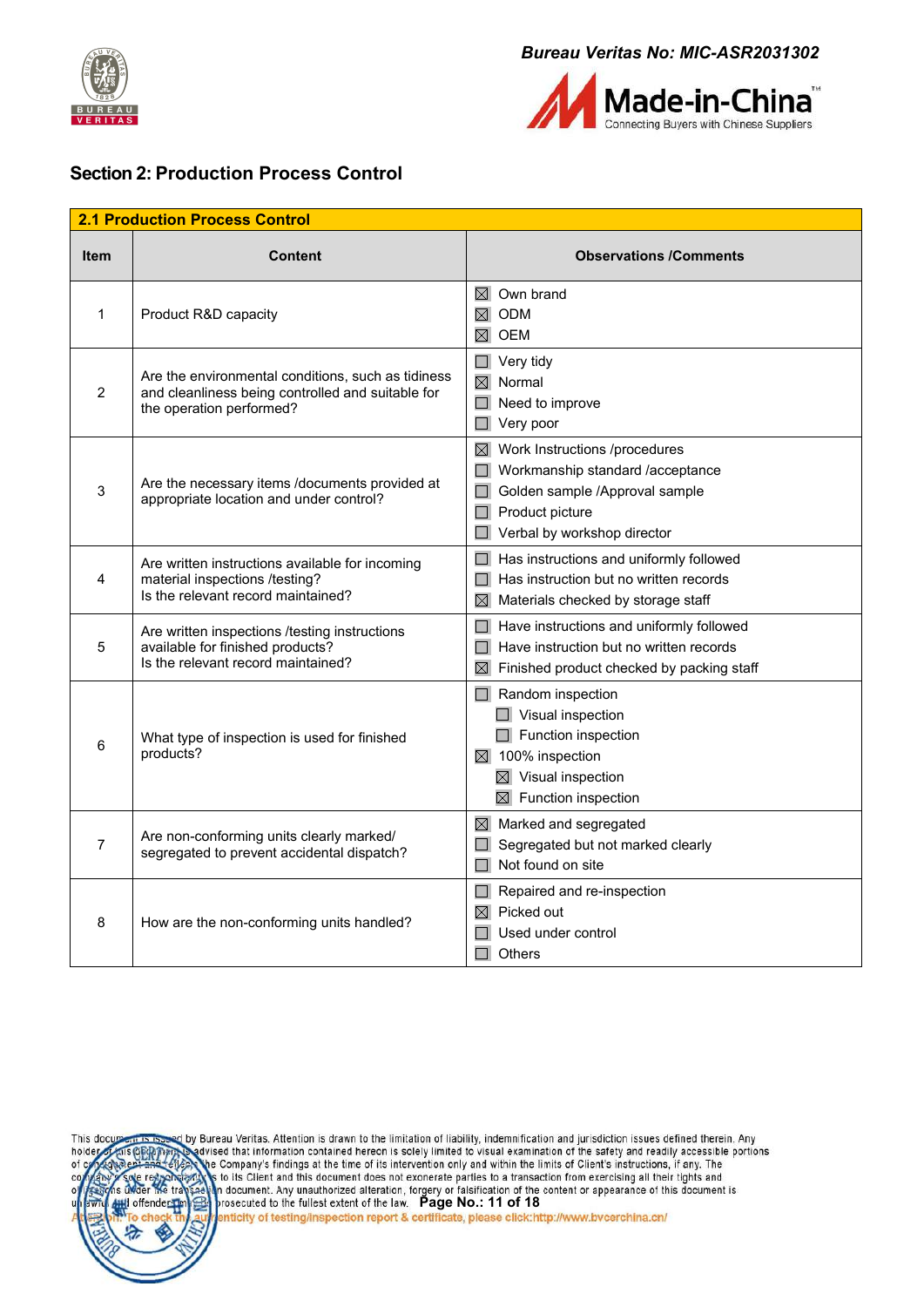



# <span id="page-11-0"></span>**Part G: Working Environment**

#### <span id="page-11-1"></span>**Section 1: Working Environment**

| <u>1.1 Welfare Benefits</u> |                                                                                                                                                                                      |                                                                                                                                                                                                                                                                                          |  |  |
|-----------------------------|--------------------------------------------------------------------------------------------------------------------------------------------------------------------------------------|------------------------------------------------------------------------------------------------------------------------------------------------------------------------------------------------------------------------------------------------------------------------------------------|--|--|
| <b>Item</b>                 | <b>Content</b>                                                                                                                                                                       | <b>Observations /Comments</b>                                                                                                                                                                                                                                                            |  |  |
| 1                           | Does the company have effective procedures<br>to verify the age of staff at the time of<br>recruitment?                                                                              | $\boxtimes$ Has written procedure and keeps adequate age<br>documents of workers<br>$\Box$ Has written procedure but doesn't follow records<br>Hasn't written procedure or follows records                                                                                               |  |  |
| $\overline{c}$              | Do all workers sign employment contracts with<br>the factory?                                                                                                                        | $\boxtimes$ All workers sign employment contracts<br>Some workers sign employment contracts<br>$\Box$<br>$\Box$<br>Only management staff sign employment contracts<br>No staff sign employment contracts                                                                                 |  |  |
| 3                           | Is statutory contribution required for all<br>employees' social insurance (e.g. health<br>insurance, unemployment insurance, accident<br>insurance etc.) paid for by the enterprise? | $\boxtimes$ All workers have social insurance.<br>Some workers have social insurance<br>$\Box$<br>Only management staffs have social insurance<br>$\Box$<br>No staff have social insurance                                                                                               |  |  |
| 4                           | Does the company have a clear and effective<br>policy on working hours, rest and vacations? If<br>does, please list it.                                                              | $\boxtimes$ All staffs work kept to the policy<br>$\Box$<br>Most of the time it keeps to the policy except midseason.<br>$\Box$ Usually needs overtime.<br>$\Box$ No relevant records for working hours<br>Describe the working hours: 8:00-12:00, 13:00-17:30 One day<br>off every week |  |  |
| 5                           | Does the company pay extra remunerations<br>for all overtime work?                                                                                                                   | For all overtime work.<br>$\boxtimes$<br>For official holidays<br>$\Box$<br>For official holidays except weekend.<br>No extra remunerations for overtime.                                                                                                                                |  |  |
| 6                           | Does the company have dormitories for staff?<br>If yes, please describe the condition.                                                                                               | $\boxtimes$ Provide dormitories for all staff<br>$\Box$<br>Provide dormitories for workers<br>Provide dormitories for management staff<br>No dormitories were provided.<br>Describe the condition: Two people one room health and<br>safety                                              |  |  |
|                             | <b>1.2 Labor Protection</b>                                                                                                                                                          |                                                                                                                                                                                                                                                                                          |  |  |
| <b>Item</b>                 | <b>Content</b>                                                                                                                                                                       | <b>Observations /Comments</b>                                                                                                                                                                                                                                                            |  |  |
| 1                           | Are there uniforms for all staff in company?                                                                                                                                         | Yes<br>$\boxtimes$<br>No<br>$\Box$<br>Other                                                                                                                                                                                                                                              |  |  |
| $\overline{c}$              | Is the emergency medical supplies enough<br>and easily used in workshop?                                                                                                             | $\boxtimes$ Yes<br>П<br>No<br>$\Box$ Other                                                                                                                                                                                                                                               |  |  |
| 3                           | Does the company arrange health and safety<br>training for new workers?                                                                                                              | $\boxtimes$ Yes<br>$\Box$<br>No<br>Other                                                                                                                                                                                                                                                 |  |  |
| 4                           | Do the workers have the appropriate<br>protective equipment during operation in<br>workshop? Such as gloves, masks.                                                                  | $\boxtimes$ Yes<br>No<br>Other                                                                                                                                                                                                                                                           |  |  |

by Bureau Veritas. Attention is drawn to the limitation of liability, indemnification and jurisdiction issues defined therein. Any<br>Wedvised that information contained hereon is solely limited to visual examination of the s This doc holder he Company's findings at the time of its intervention only and within the limits of Client's instructions, if any. The  $of<sub>0</sub>$ s to its Client and this document does not exonerate parties to a transaction from exercising all their tights and **Pay and the second in the second in the second in the second in the second in the second in the second in the second in the second in the second in the second in the second in the second in the second in the second in the**  $\epsilon$ <sub>tr</sub> offender  $\Theta$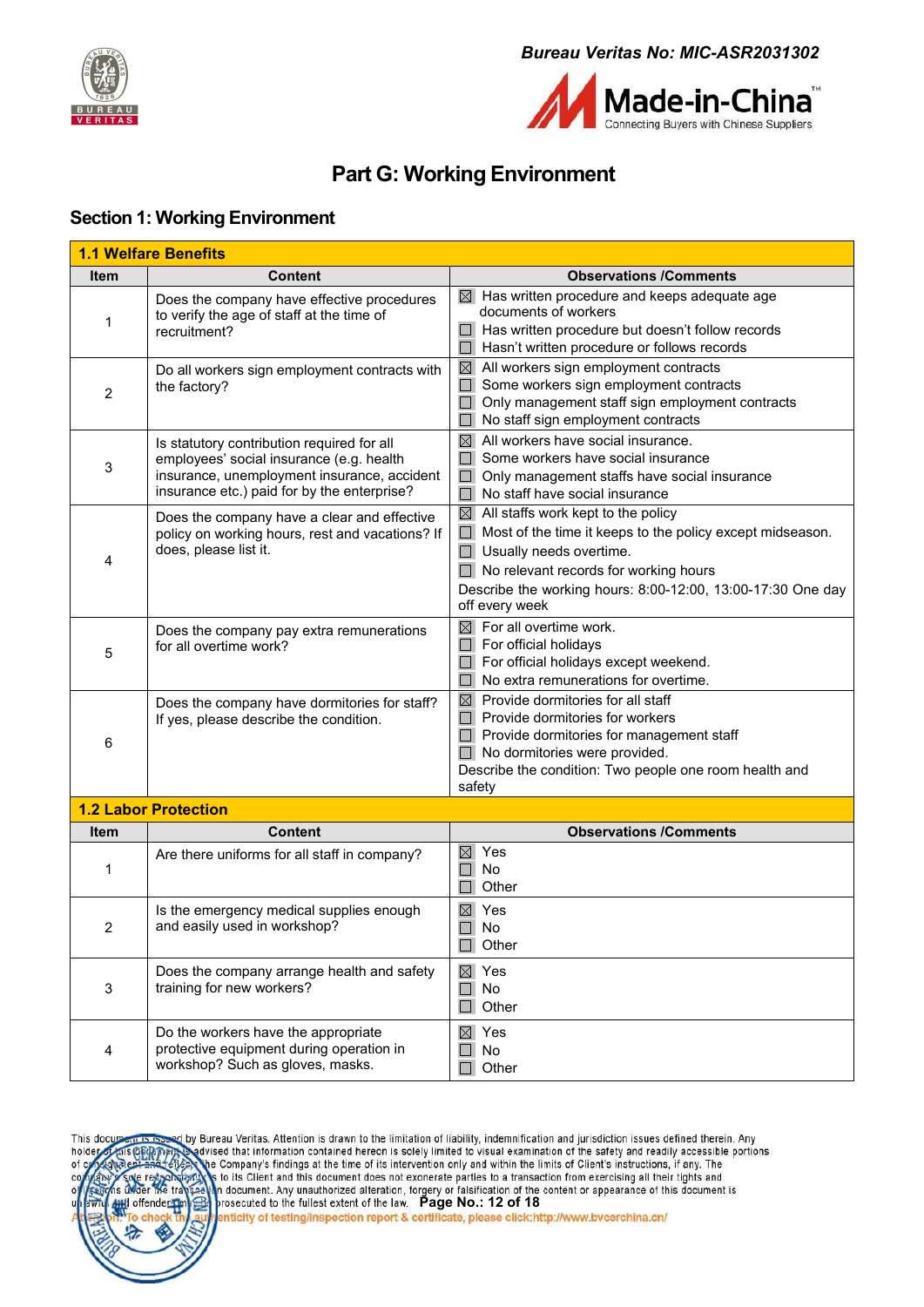



|  | I is there training needed and carried out for fire $\vert \boxtimes \vert$ Yes<br>protection? | No<br>Other |
|--|------------------------------------------------------------------------------------------------|-------------|
|--|------------------------------------------------------------------------------------------------|-------------|

by Bureau Veritas. Attention is drawn to the limitation of liability, indemnification and jurisdiction issues defined therein. Any<br>Redvised that information contained hereon is solely limited to visual examination of the s This doc holder he Company's findings at the time of its intervention only and within the limits of Client's instructions, if any. The  $of c$ s to its Client and this document does not exonerate parties to a transaction from exercising all their tights and **Pay and the second in the second in the second in the second in the second in the second in the second in the second in the second in the second in the second in the second in the second in the second in the second in the** the tra offender pr  $\Theta$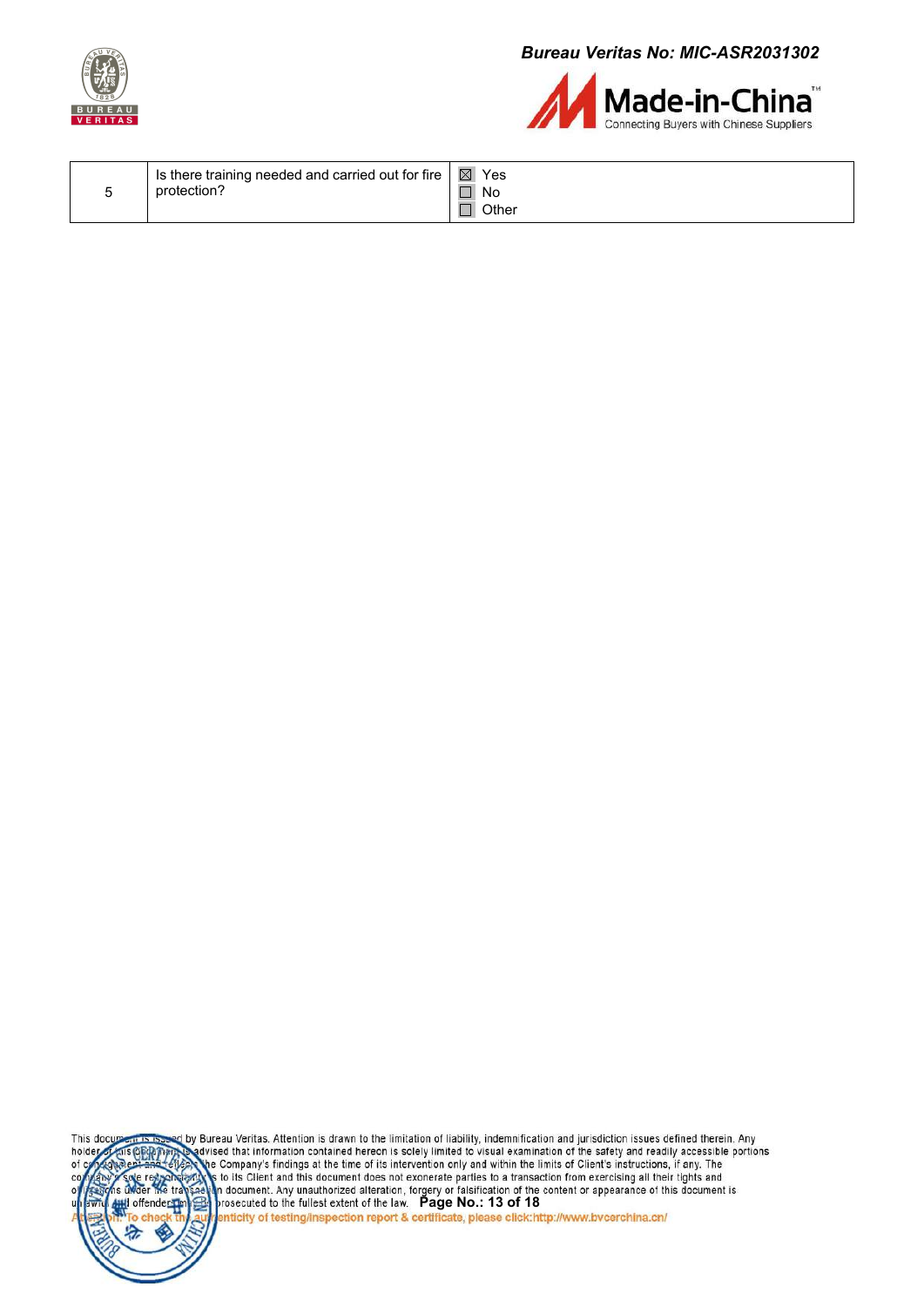



# <span id="page-13-0"></span>**Part H: Energy Saving and Emission Reduction**

#### <span id="page-13-1"></span>**Section 1: Environmental Management**

| <b>1.1 Environmental Management</b> |                                                                   |                                                                                                                                         |
|-------------------------------------|-------------------------------------------------------------------|-----------------------------------------------------------------------------------------------------------------------------------------|
| <b>Item</b>                         | <b>Content</b>                                                    | <b>Observations /Comments</b>                                                                                                           |
|                                     | <b>Environmental Management System</b>                            | ISO 14001 Certificate<br>Cleaner production management<br>$\boxtimes$<br>$\Box$<br><b>NIL</b>                                           |
| 2                                   | Environmental Impact Assessment                                   | The Report of Environmental impact assessment is<br>approved by EPA.<br>$\boxtimes$<br><b>NIL</b>                                       |
| 3                                   | Check and Acceptance of Completed<br><b>Constructive Projects</b> | The Report Completed Constructive Projects Inspection<br>and Acceptance is approved.<br>$\boxtimes$<br><b>NIL</b>                       |
| 4                                   | "Three Simultaneity" for Environmental<br>protection              | The Report of "Three Simultaneity" for Environmental<br>protection Inspection and Acceptance is available.<br>$\boxtimes$<br><b>NIL</b> |

#### <span id="page-13-2"></span>**Section 2: Water, Gas and Noise Control**

| 2.1 Water, Gas and Noise Control |                                              |                                                                                                                 |
|----------------------------------|----------------------------------------------|-----------------------------------------------------------------------------------------------------------------|
| <b>Item</b>                      | <b>Content</b>                               | <b>Observations /Comments</b>                                                                                   |
|                                  | Water-intaking                               | Water-intaking license                                                                                          |
|                                  |                                              | No water-intaking license                                                                                       |
|                                  |                                              | No water taken from natural water body<br>$\bowtie$                                                             |
| 2                                | Waste water                                  | Water-draining license or contract                                                                              |
|                                  |                                              | Having carried out waste water treatment before draining                                                        |
|                                  |                                              | Having carried out waste water monitoring and the result of<br>which being within the standard limit            |
|                                  |                                              | No detail activities were found<br>$\bowtie$                                                                    |
| 3                                | Emission to air                              | Air pollutant emission license                                                                                  |
|                                  |                                              | Having carried out air pollutant emission monitoring and<br>the result of which being within the standard limit |
|                                  |                                              | No detail activities were found to reduce emission to air<br>$\bowtie$                                          |
|                                  | Classification and Recycling for solid waste | Having applied trash classification recycling                                                                   |
| 4                                |                                              | Having special warehouse for hazardous waste                                                                    |
|                                  |                                              | No detail activities were found<br>⊠                                                                            |
| 5                                |                                              | The company carried out noise monitoring and the result of                                                      |
|                                  | <b>Noise</b>                                 | which being within the standard limit one time per year                                                         |
|                                  |                                              | No detail activities were found                                                                                 |

by Bureau Veritas. Attention is drawn to the limitation of liability, indemnification and jurisdiction issues defined therein. Any<br>Nadvised that information contained hereon is solely limited to visual examination of the s This doc holder he Company's findings at the time of its intervention only and within the limits of Client's instructions, if any. The of s to its Client and this document does not exonerate parties to a transaction from exercising all their tights and For order and the structure of the textent of the content of the content or appearance of this document is<br>prosecuted to the fullest extent of the law. Page No.: 14 of 18<br>perficity of testing/inspection report & certificat offender  $\Theta$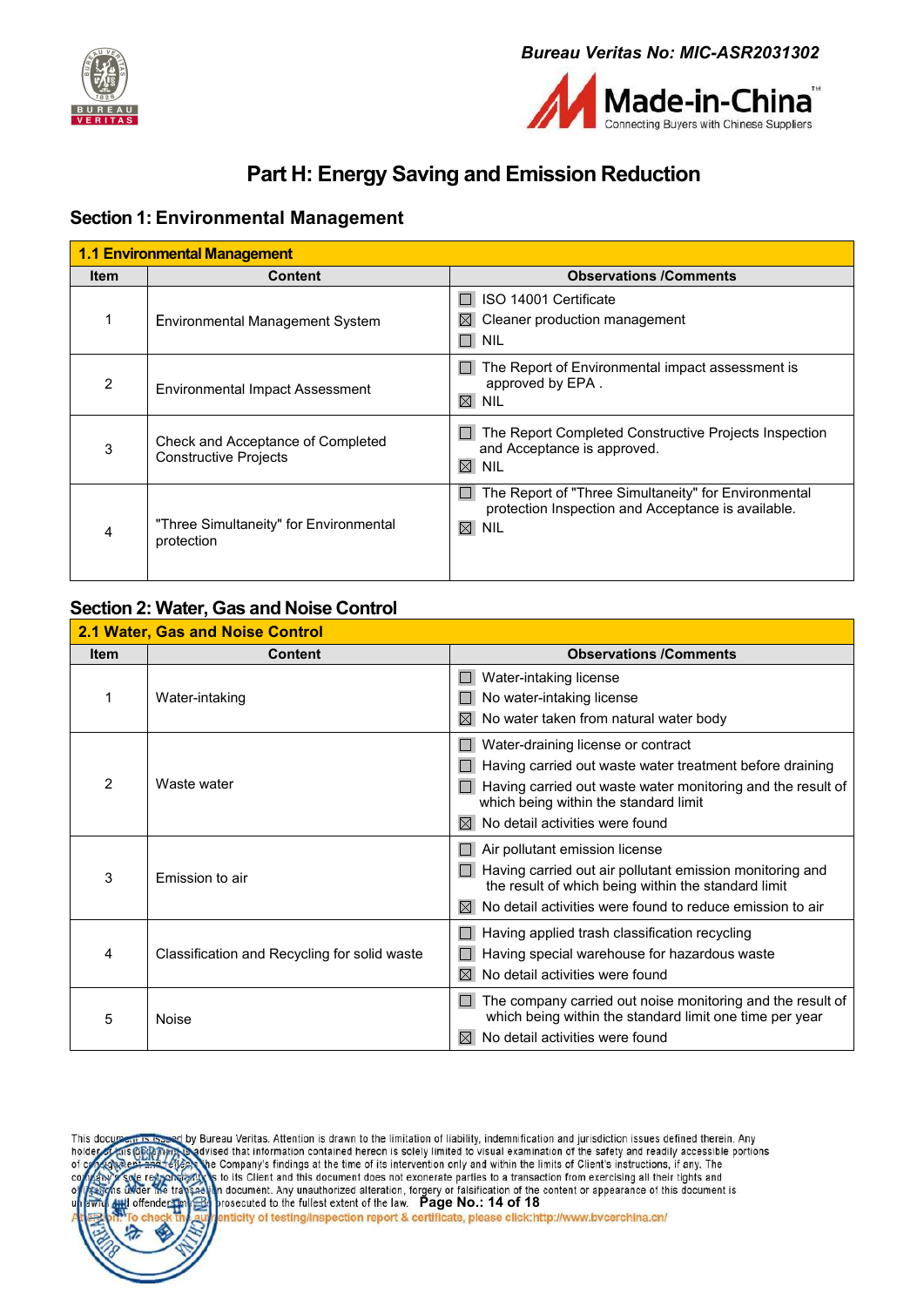



# <span id="page-14-0"></span>**Part J: Photos**

<span id="page-14-1"></span>



by Bureau Veritas. Attention is drawn to the limitation of liability, indemnification and jurisdiction issues defined therein. Any<br>Redvised that information contained hereon is solely limited to visual examination of the s This docu holder he Company's findings at the time of its intervention only and within the limits of Client's instructions, if any. The of c s to its Client and this document does not exonerate parties to a transaction from exercising all their tights and **Pay and Contract Contract Contract Contract Page No.: 15 of 18**<br> **Pay and Contract Contract Contract Contract Contract Contract Contract Contract Contract Contract Contract Contract Contract Contract Contract Contract Con** offender  $\boldsymbol{\beta}$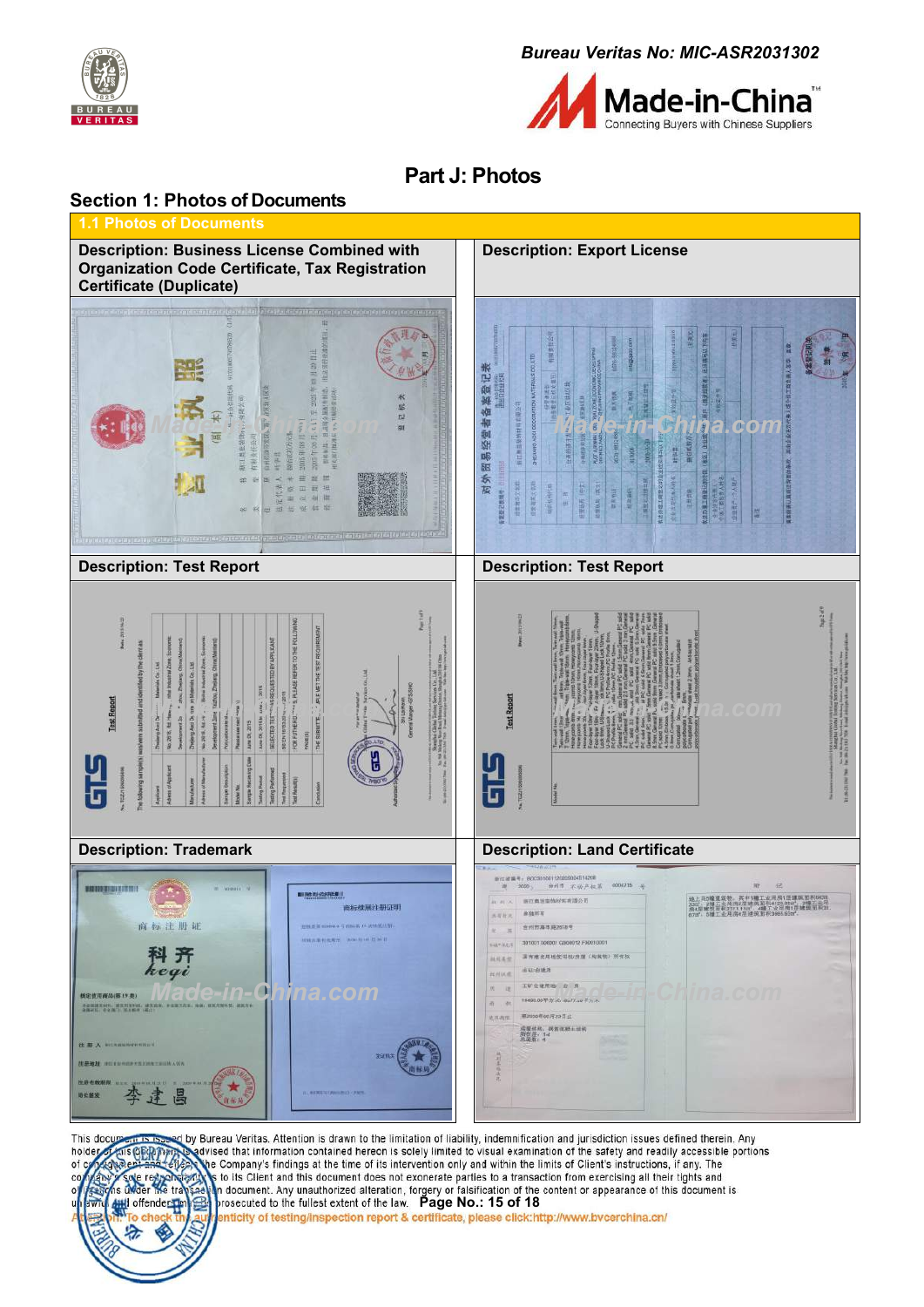



#### <span id="page-15-0"></span>**Section 2: Photos of Company**



by Bureau Veritas. Attention is drawn to the limitation of liability, indemnification and jurisdiction issues defined therein. Any<br>@advised that information contained hereon is solely limited to visual examination of the s This do holde he Company's findings at the time of its intervention only and within the limits of Client's instructions, if any. The of to its Client and this document does not exonerate parties to a transaction from exercising all their tights and **Payment.** Any unauthorized alteration, forgery or falsification of the content or appearance of this document is<br>prosecuted to the fullest extent of the law. Page No.: 16 of 18<br>penticity of testing/inspection report & cer offender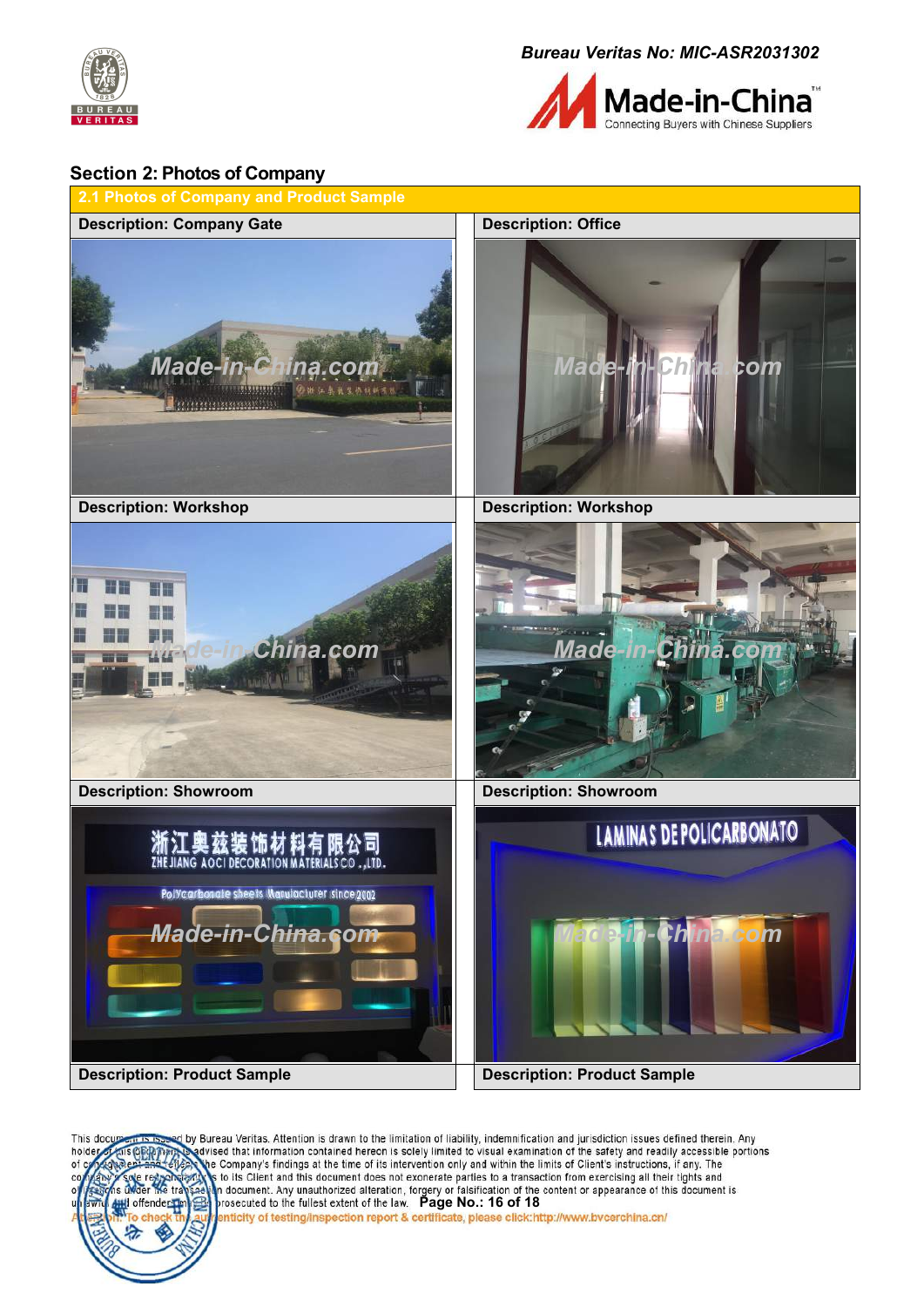





by Bureau Veritas. Attention is drawn to the limitation of liability, indemnification and jurisdiction issues defined therein. Any<br>Nadvised that information contained hereon is solely limited to visual examination of the s This doc holder he Company's findings at the time of its intervention only and within the limits of Client's instructions, if any. The of o to its Client and this document does not exonerate parties to a transaction from exercising all their tights and **Payment.** Any unauthorized alteration, forgery or falsification of the content or appearance of this document is<br>prosecuted to the fullest extent of the law. Page No.: 17 of 18<br>penticity of testing/inspection report & cer offenders €